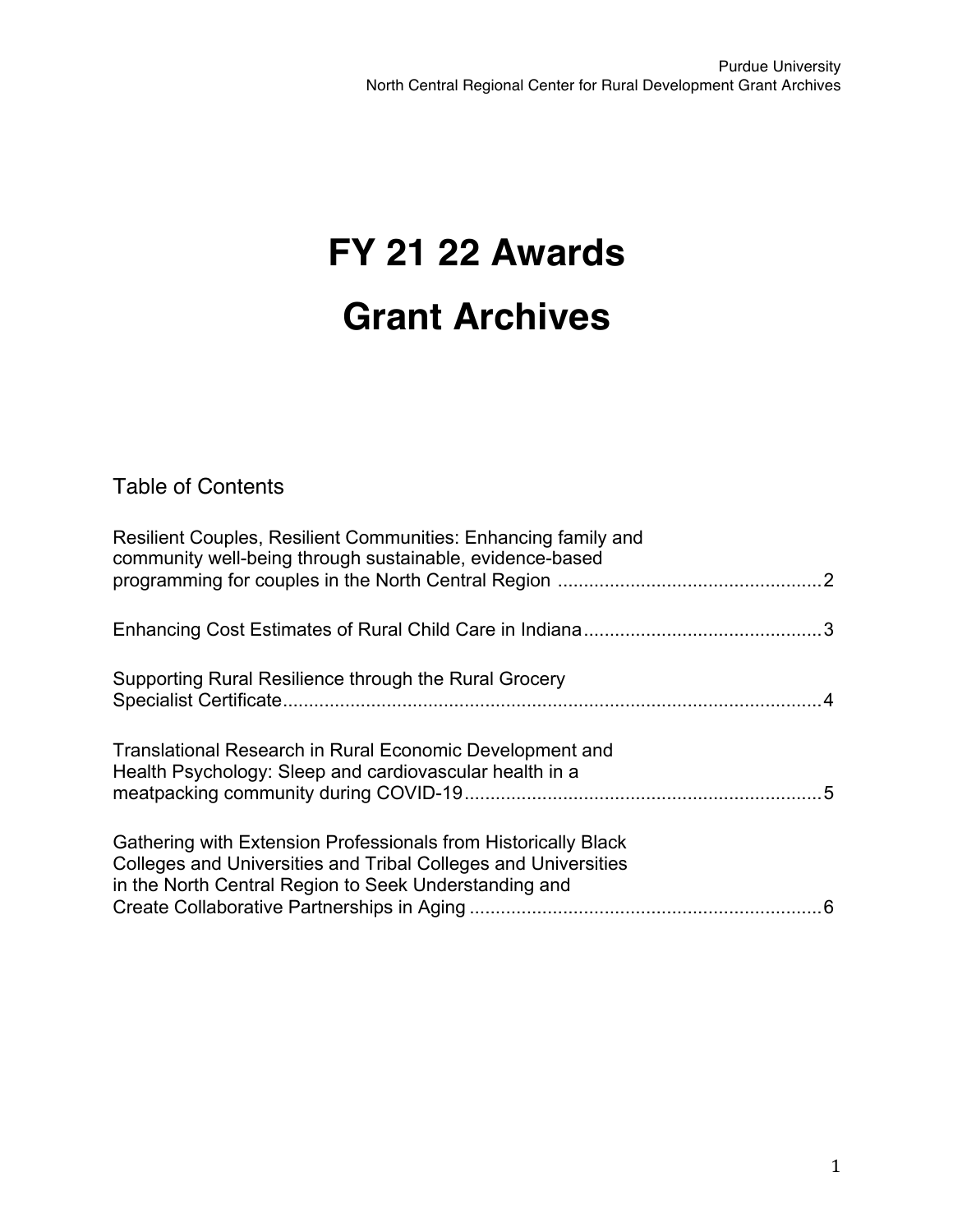## Resilient Couples, Resilient Communities: Enhancing family and community well-being through sustainable, evidence-based programming for couples in the North Central Region

*March 15, 2022*

**Principal Investigator:** Allen Barton, Assistant Professor and Extension Specialist, University of Illinois Urbana-Champaign

**Co-Principal Investigator:** Anthony Santiago, Extension Specialist, Iowa State **University** 

### **Proposal Abstract:**

Strong and resilient couple relationships are integral to building strong and resilient communities. Unfortunately, maintaining such a relationship is a trying endeavor for many couples, including those living in rural areas. If not addressed, chronic relationship distress negatively affects the health and well-being of individuals, their families, and the rural communities in which they reside. To address this concern, the current proposal will disseminate a leading, evidence-based relationship education program to rural couples in the North Central Region (NCR). Building upon the success of this project in Illinois, the aims of the current proposal are to: (a) disseminate the program to rural couples throughout the NCR, (b) evaluate the effects of program participation, and (c) train Extension professionals in other NCR states in program implementation. The outcomes of this project are expected to advance the mission of NCRCRD and improve the well-being of rural NCR families and their communities.

**Award:** \$39,957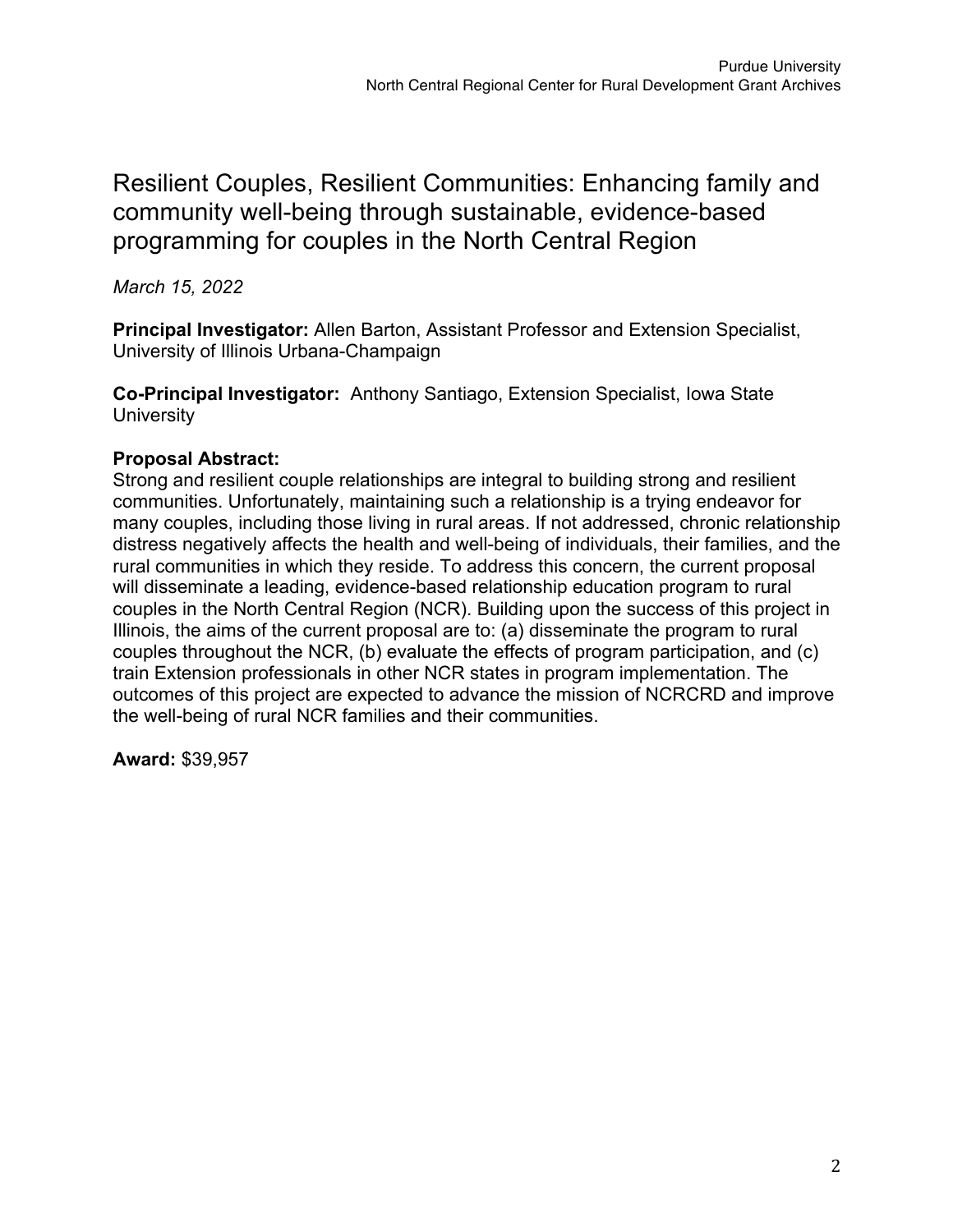## Enhancing Cost Estimates of Rural Child Care in Indiana

March 15, 2022

**Principal Investigator:** Jennifer Finders, Purdue University

**Co-Principal Investigator:** Sara Schmitt, Purdue University

**Investigators:** George Rickus, Advisor and Consultant; Tanya Hall, Purdue University Extension Community Development

**Proposal Abstract:** Child care subsidies assist families with low incomes in paying for child care. The equal access principal asserts that families using subsidies should have comparable options to families who are not eligible for subsidies. Almost all states face challenges meeting this benchmark because they typically reimburse child care providers based on the prices they charge instead of what it costs to operate their programs. This is particularly problematic in rural communities where there exists a shortage of child care overall. Thus, it is important to ensure the methodology behind reimbursement rates captures actual costs in rural markets to incentivize programs to accept subsidies and increase options for families. The proposed project will support the enhancement of a tool developed to estimate the costs of providing child care in Indiana. Findings will generate knowledge about the costs of high-quality programming in rural communities and may inform future reimbursement rate setting.

**Awarded:** \$39,953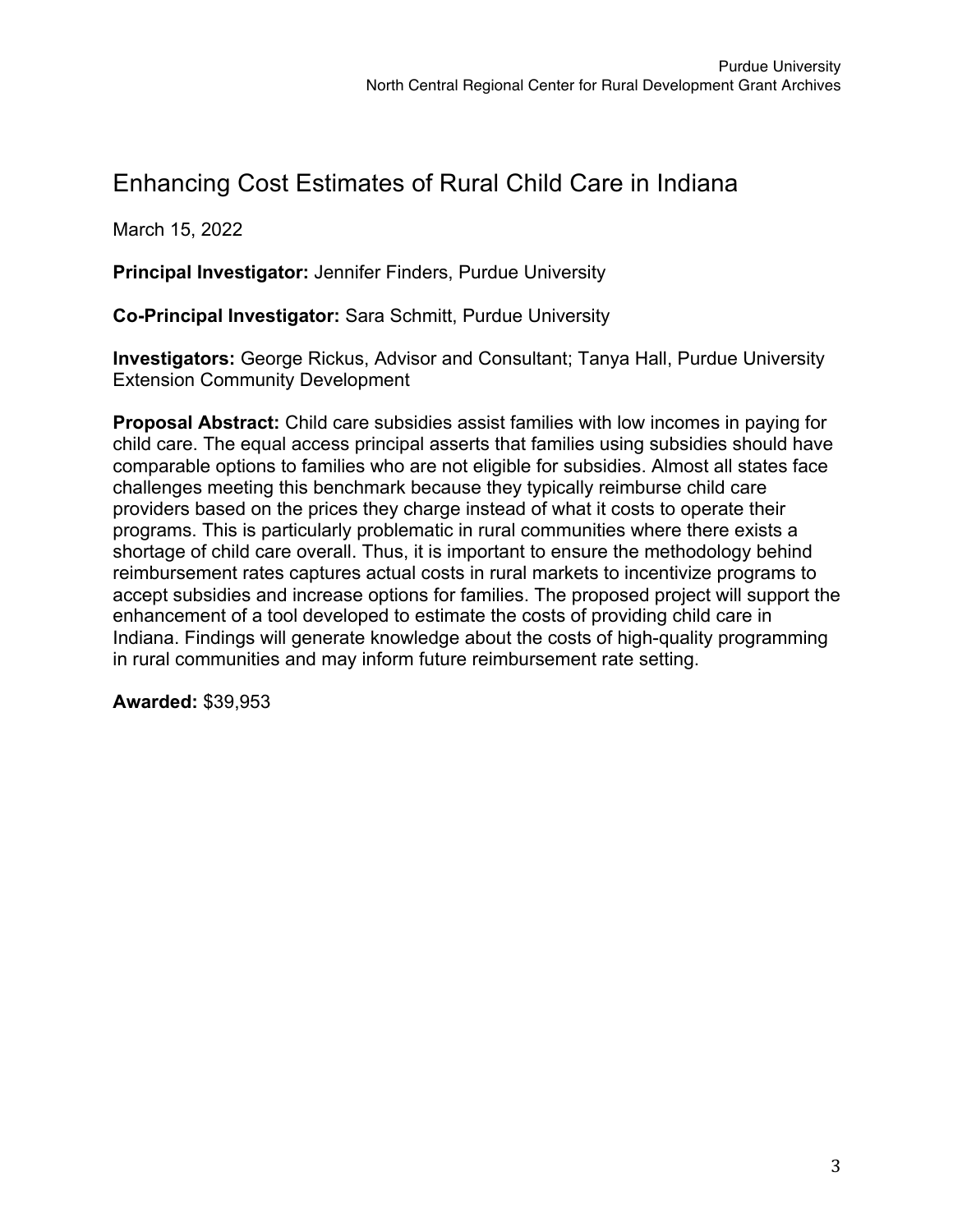## Supporting Rural Resilience Through the Rural Grocery Specialist **Certificate**

March 15, 2022

**Principal Investigator:** Rial Carver, Kansas State University

**Co-Principal Investigator:** Debra Hagenmaier and Erica Blair, Kansas State **University** 

#### **Proposal Abstract:**

Independent businesses, particularly grocery stores, are critical for rural communities to flourish. However, many business owners across the country are nearing retirement. Proactively planning for business transition is crucial to keeping businesses operational, even after the owner moves on.

This topic is especially relevant in rural communities, where the closure of a single business can dramatically impact the local economy and quality of life. Without a business transition plan, rural grocery stores abruptly close, and communities lose out. In 2021, the Rural Grocery Initiative launched programming to support successful rural grocery business transitions. This work revealed a clear and extensive need for more technical assistance from skilled professionals. In response, the Rural Grocery Initiative will develop a Rural Grocery Specialist certificate program to train extension professionals, economic developers and other rural stakeholders in business transition planning fundamentals so that they may promote long - term economic resilience in their communities.

**Award:** \$39,800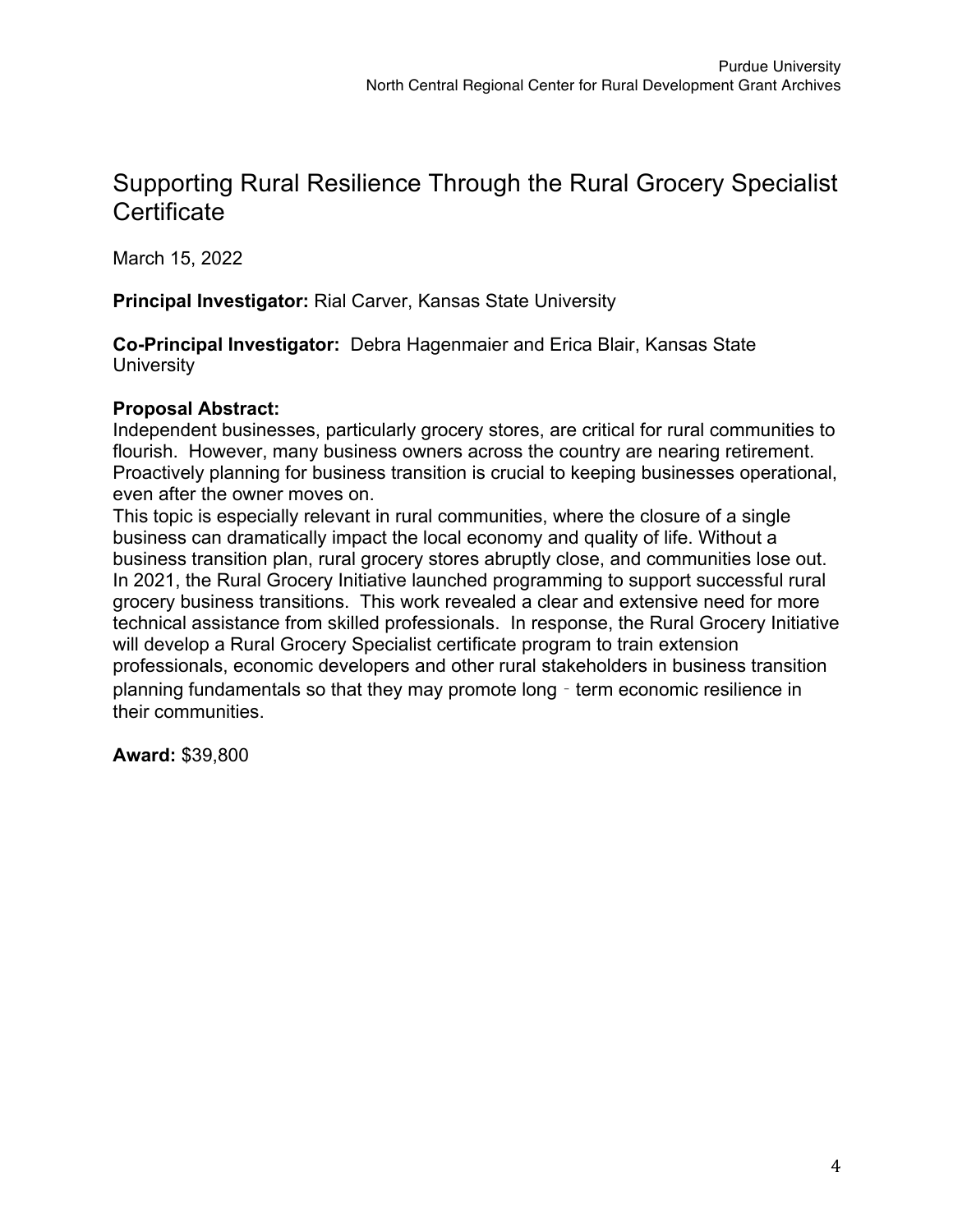## Translational Research in Rural Economic Development and Health Psychology: Sleep and cardiovascular health in a meatpacking community during COVID-19

March 15, 2022

**Principal Investigator:** Dr. Katherine Duggan, North Dakota State University

**Co- Principal Investigator:** Dr. Thomas Krumel, North Dakota State University

#### **Project Abstract:**

The COVID-19 pandemic and the corresponding economic downturn have worsened labor market constraints and rigidities that existed before the pandemic. These gaps are especially pronounced among under-represented minority workers, who faced high employment-related risks at the onset of the pandemic and also have high barriers to labor force reentry. Through surveys and ambulatory health biomarker data collection in a rural Minnesota community (home to a large meatpacking plant that experienced a significant COVID-19 outbreak), we will bridge the social and biophysical sciences and foster rural development by documenting labor market barriers (as a social determinant of health) in a meatpacking community by exploring associated sleep and cardiovascular health disparities. Our focus is on meatpacking because of the welldocumented difficult working conditions at the onset of the pandemic. The industry also relies disproportionately on immigrants and refugee workers, making it an ideal case study for examining these impacts in under-represented individuals.

**Award:** \$40,000